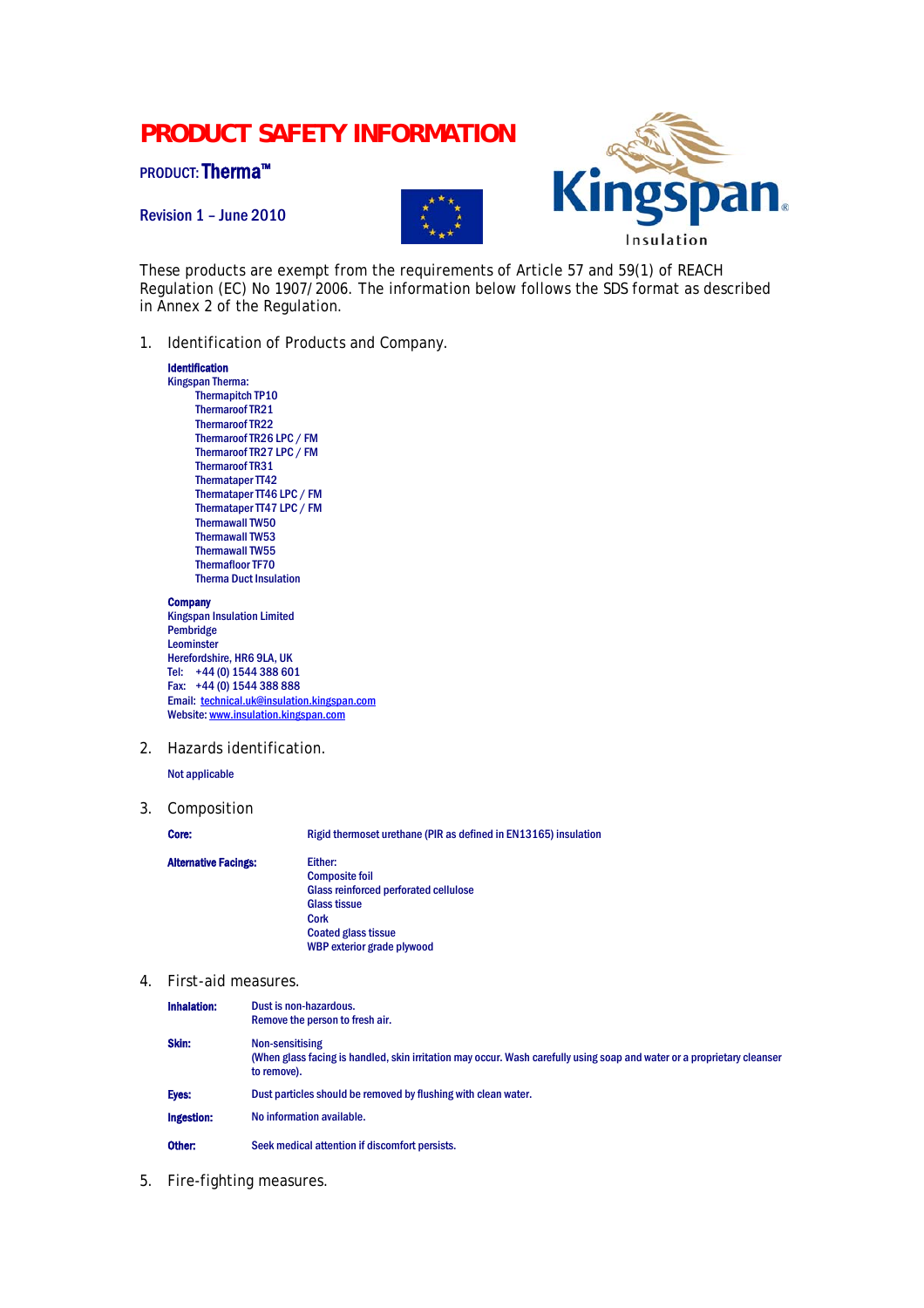It is prudent to take precautions against ignition, fire spread and smoke hazard:

Suitable media: Waterspray (fog), Foam, CO<sub>2</sub> or Dry Chemical

#### Un-suitable media: Not applicable.

Fire fighters should use self contained breathing apparatus and saturate burning foam with water from a spray nozzle. Dust is classified as weakly explosive (St. Class 1)

6. Accidental release measures.

Not applicable

- 7. Handling and storage.
	- (i) Store in original packing in a location free from any ignition hazard such as open flames, cutting and welding torches, high surface temperature electric heaters and other forms of direct radiant heat.
	- (ii) Keep product protected from the elements. Ensure stability of stack and provide adequate aisle space for access between stacks.
- 8. Exposure controls/personal protection.

| <b>Inhalation:</b> | Dust is non-hazardous.<br>Dust from timber facings may cause respiratory irritation.<br>As with all cutting procedures it is recommended that a disposable dust mask be worn.<br>(Where dust is generated through mechanical cutting in confined spaces, it is recommended that extraction be used). |  |
|--------------------|------------------------------------------------------------------------------------------------------------------------------------------------------------------------------------------------------------------------------------------------------------------------------------------------------|--|
| <b>Hands:</b>      | It is recommended that gloves be worn when handling the product.                                                                                                                                                                                                                                     |  |
| Eyes:              | Eye protection recommended during mechanical cutting.<br>(When installing a product with reflective foil facings in very bright or sunny weather it is advisable to wear UV<br>protective sunglasses or goggles).                                                                                    |  |
| Skin:              | <b>Non-sensitising</b><br>It is recommended to wear gloves when handling the product.<br>(When installing a product with reflective facings in bright sunlight, it is advisable to consider skin protection from UV).                                                                                |  |
| Other:             | The product is non-load bearing.<br>Access and work should not be carried out on un-supported boards.<br>(TR31 is load bearing in spanning applications when approved and fixed in accordance with manufacturers<br>guidelines).                                                                     |  |
|                    | The smooth facing used on some Therma products can be slippery underfoot when wet.                                                                                                                                                                                                                   |  |

9. Physical and chemical properties.

| Appearance:                    | Yellow foam with composite foil or alternative facings of Glass reinforced perforated cellulose; cork; |
|--------------------------------|--------------------------------------------------------------------------------------------------------|
|                                | Coated glass tissue; WBP exterior grade plywood.                                                       |
| Odour:                         | <b>Negligible</b>                                                                                      |
| pH:                            | <b>Neutral under normal conditions</b>                                                                 |
| <b>Melting point:</b>          | Not applicable                                                                                         |
| <b>Flash point:</b>            | Not applicable                                                                                         |
| <b>Insulation Density:</b>     | Typically 30-60 kg/m <sup>3</sup>                                                                      |
| Solubility in water: Insoluble |                                                                                                        |
| <b>Solubility in organics:</b> | Some liquids might cause swelling                                                                      |
| Other data:                    | <b>None</b>                                                                                            |

10. Stability and reactivity.

Stable and un-reactive during normal use (see section 7).

11. Toxicological information.

No information available at this time.

12. Ecological information.

The product is inert and stable in water and soil.

13. Disposal considerations.

Waste insulation is non-hazardous. Product dust created in the installation process is regarded as nuisance dust only, because of its inert nature. Observe usual safety precautions with polythene bags, wrapping and packaging. Waste product should be disposed of in accordance with local laws and regulations. Clean, undamaged product may be re-used.